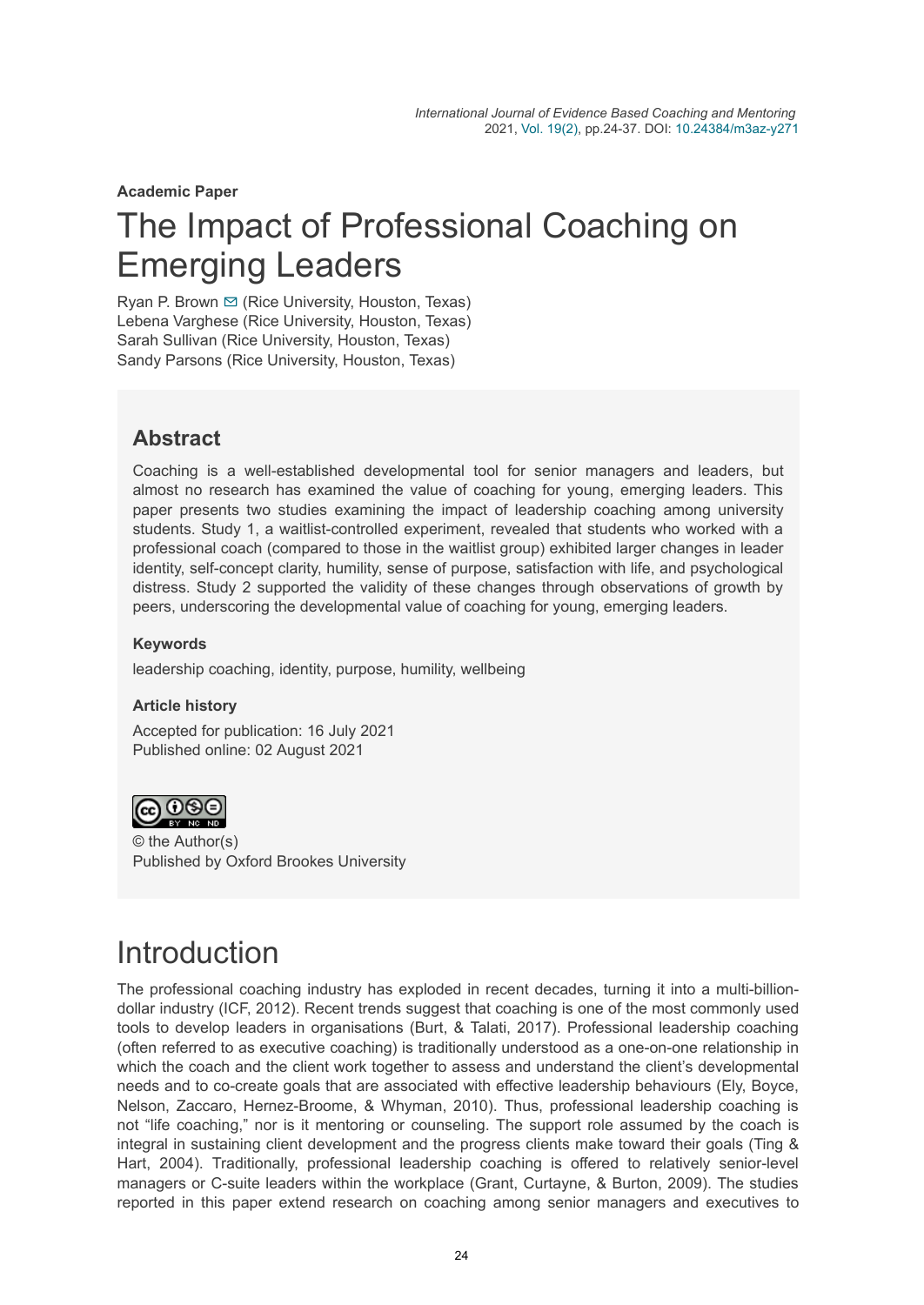examine the efficacy of professional leadership coaching within a less traditional context and population, that of university students.

Professional leadership coaching qualifies as a holistic tool, as past research illustrates the extent to which coaching improves an individual's agency in relation to work performance as well as a person's ability to cope, be resilient, and experience higher levels of wellbeing (e.g., Dyrbye, Shanafelt, Gill, Satele, & West, 2019; Grant et al., 2009). A recent meta-analysis by Jones and colleagues (Jones, Woods, & Guillaume, 2016; see also Sonesh, Coultas, Lacerenza, Marlow, Benishek, & Salas, 2015) further concluded that that coaching has a positive impact on skill-based outcomes (e.g., technical skills, leadership skills), affective outcomes (e.g., self-efficacy, careersatisfaction), cognitive outcomes (e.g., problem solving skills), and individual results (e.g., enhanced productivity levels).

Although considerable resources are directed toward developing managers or individuals occupying high-level leadership roles in industry, professional leadership coaching is seldom used as a developmental tool among university students, despite its established benefits. However, interventions that have proven effective in developing senior leaders ought to be applied to emerging leaders in colleges and universities for several reasons. First, these students are likely to be the primary population from which the next generation of leaders is drawn (Wai & Rindermann, 2017). Second, the impact of such developmental work with younger, emerging leaders will tend to pay dividends over a much longer period of time than similar investments in senior-level managers and executives (Kolditz, 2019). In the following sections, we explore how professional leadership coaching might enhance a wide variety of outcomes in young, emerging leaders, ranging from psychological wellbeing (which has been previously studied in relation to coaching) to leader identity (a new outcome variable not examined in previous studies of coaching).

### **Outcomes Hypothesised to Be Enhanced by Professional Coaching**

Leadership scholars argue that to be an effective leader, a person needs to acquire a complex mix of cognitive, behavioural, and social-emotional skills (Lord & Hall, 2005). Acquisition and mastery of such skills may occur at different rates and through different learning experiences (Day & Halpin, 2004). Lord and Hall (2005), for instance, emphasise the crucial role of leader identity in determining the long-term development of a leader. They assert that leader identity serves as a cognitive structure around which a leader can organise his or her knowledge relevant to leadership, as well as a source of drive and motivation to pursue leadership experiences and developmental opportunities.

Enabling people to shape their leader identity is crucial for developing efficacious leaders. Avolio and Luthans (2006) theorise that "trigger events" help to mould individuals' leader identity and subsequent leader development. These scholars note that high-impact leader development opportunities, such as executive coaching, can serve as trigger events, alongside leadership failures and challenging leadership roles. These theorists further assert that individuals who are "developmentally ready" for coaching are likely to channel the disruption created by the trigger events towards constructively approaching current or future challenges, issues or opportunities (see also Avolio & Hannah, 2008).

Avolio and Luthans (2006) further argue that in a professional coaching engagement, direct feedback and discussions related to strengths, challenges, and weaknesses can also enhance selfawareness. Coaches typically utilise systematic tools (e.g., feedback, developmental plans) to provide their clients with self-insights and to help them formulate action plans that facilitate goal progression (Joo, 2005; Wasylyshyn, 2003). Coaches help their clients to devise goals, understand the importance of their goals within the context of their future plans, and integrate feedback they receive from significant others and from their own experiences into their existing identity (Grant,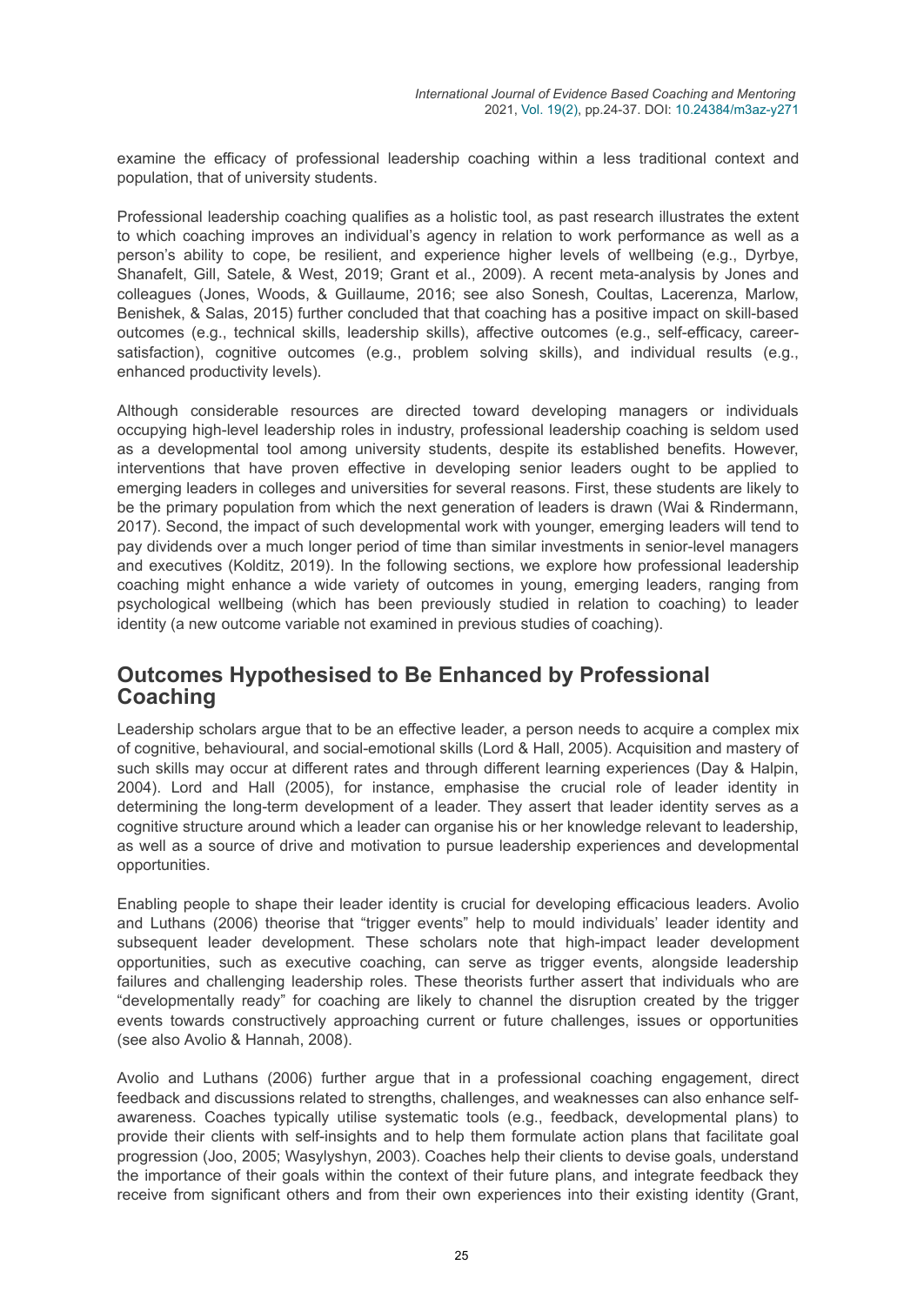2012). Coaches facilitate such self-development by helping their clients engage in adaptive selfreflection, which promotes self-concept clarity (Avolio, Wernsing, Chan, & Griffith, 2007). Selfconcept clarity, also described as representing the internal dimension of self-awareness (Prentice-Dunn & Rogers, 1982), refers to the extent to which people have a clear, consistent set of beliefs about who they are and what they value. These beliefs tend to be internally consistent and stable when self-concept clarity is achieved (Campbell, Trapnell, Heine, Katz, Lavallee, & Lehman, 1996). Having self-concept clarity enables individuals to utilise their experiences to modify their existing sense of self (Avolio & Hannah, 2008). Leaders with heightened self-concept clarity are able to determine an overarching purpose and formulate priorities that are consistent with this purpose. Thus, in addition to enhancing leader identity, we suggest that professional coaching is likely to enhance self-concept clarity as well.

If professional leadership coaching enhances leader identity, might it do so by artificially inflating people's egos? If so, then we should expect to see reductions in humility alongside increases in people's leader identity after a coaching engagement. However, if the boost to leader identity that we expect to see among emerging leaders who work with a coach is more deeply transformative and developmental in nature, then the expected increase in their tendency to see themselves as leaders and to feel confident and willing to lead might not produce an artificial inflation of their egos. Furthermore, if professional leadership coaching also enhances self-awareness, as expected, then we might even see increases in clients' sense of humility. Thus, humility serves as a complementary outcome measure to leader identity, balancing and clarifying the nature of any boosts to leader identity that might result from a professional coaching engagement.

Beyond identity, self-awareness, and humility, several previous studies on the effects of professional coaching have shown that coaching can enhance wellbeing. In part, such wellbeing benefits might be predicted from the benefits to identity and the self that we have already outlined. For instance, past research has shown that when individuals are aware of how their personal goals and motivations are aligned with personal values, they experience higher levels of life satisfaction and wellbeing (Lent, 2004). The adaptive reflection that coaches encourage their clients to engage in brings more clarity to the linkage between clients' goals and values (Avolio & Hannah, 2008). Additionally, this form of self-reflection equips clients to deal with challenges (as they are more aware of their strengths and weaknesses), which in turn enhances their efficacy beliefs (Baron & Morin, 2010). Furthermore, augmented self-efficacy beliefs are associated with positive expectations for future outcomes. This sense of positivity and openness tends to increase people's sense of wellbeing (Fitzgerald & Schutte, 2010).

According to previous scholarship, psychological wellbeing has three prominent facets. First, wellbeing is a state of mind; more specifically, people tend to express that they are happy when they believe that their lives have meaning and purpose (Diener, 1994). Second, wellbeing is associated with less negative emotional states; for example, individuals who experience higher levels of wellbeing are less likely to experience negative emotions, such as depression and anxiety, or to experience them less intensely. Third, wellbeing reflects a global evaluation of one's life as satisfying (Diener, 1994; Paraducci, 1995). Although, as we have noted, several studies support the expectation that coaching will enhance psychological wellbeing (e.g., Grant et al., 2009), none of these studies have been conducted with college students to date, and most such studies measure only one or two facets of wellbeing, rather than all three. In the present research, we will examine all three of these facets.

### **The Present Studies**

The purpose of the two studies reported here was to investigate the ability of professional coaching to facilitate changes in a set of core psychological characteristics related to leadership (e.g., leader identity, self-awareness) in a sample of college-aged, emerging leaders. Study 1 was specifically designed to determine whether any of the changes observed in coached students can be causally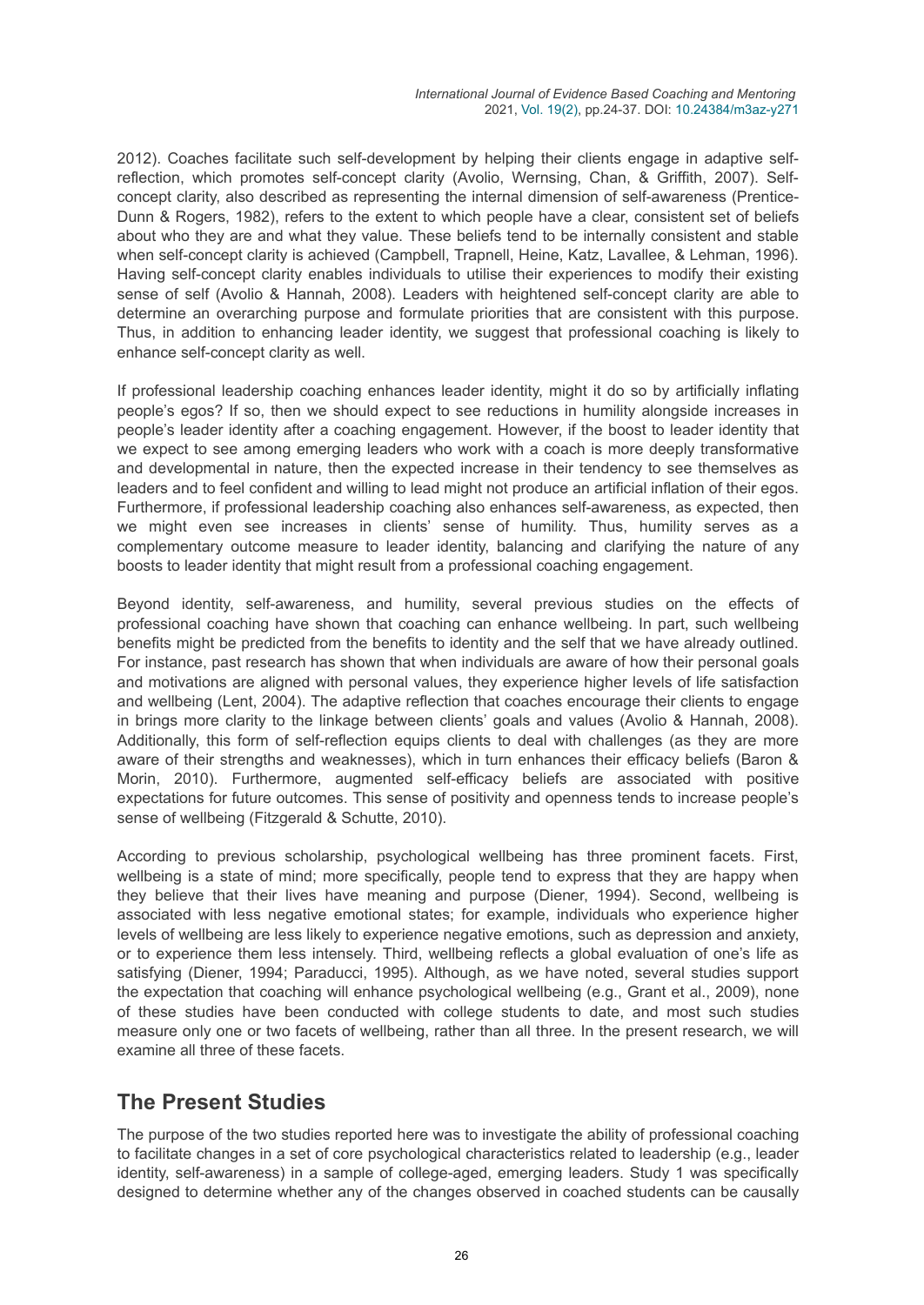linked to the coaching experience, or whether these changes were simply a function of the developmental trends already present in the type of students who elect to participate in a non-credit experience like leadership coaching. Study 1 used a waitlist-controlled experimental design, randomly assigning a sample of students who had signed up to participate in coaching to either a coached condition or a waitlisted condition. All participants, regardless of condition, completed the same set of pre and post measures at the beginning and end of a single semester—specifically, measures of leader identity, self-concept clarity (the internal dimension of self-awareness), sense of purpose, life satisfaction, psychological distress, and intellectual humility).

The purpose of Study 2 was to determine whether the self-reported changes in Study 1 reflected real transformation, according to the observations of peers, who provided ratings of the growth they had observed in students who had just completed their professional coaching engagement. These peer observers rated how much growth they had observed in coached students (distinct from the sample used in Study 1) with respect to self-confidence, self-awareness, and the specific goal that each coached student had been working on, as well a set of conceptual foils (i.e., non-dependent variables; Shadish, Cook, & Campbell, 2002) that we did not expect to change as a function of leadership coaching. In sum, Study 1 addressed the issue of the causal impact of coaching on a set of relevant outcomes, whereas Study 2 addressed the issue of the validity of the self-reported changes measured in Study 1 using independent but knowledgeable observers.

## Study 1

## **Method**

### **Participants**

One hundred first-year undergraduates enrolled in an elite, private university in the southwestern U.S. participated in Study 1. All participants signed up to work with a leadership coach for the semester. Soon after sign-up and the completion of all pre-test measures, participants were randomly assigned to either the coaching or waitlist condition. Students in the latter condition were asked to wait until the following semester to begin working with their coach but to still complete a brief survey (in actuality, the post-test measures) at the end of the current semester as part of a study related to the coaching programme. Three participants assigned to the waitlist condition declined to participate in the study, two of them citing their inability to commit to the time needed for the coaching engagement the following semester. These students were immediately assigned to a coach, but their data were not included as part of the coaching condition in this study. Thirteen participants across conditions did not complete the post-test measures, so their data were also not included in the study, leaving a final sample of 84 students (44 in the coaching condition, 40 in the waitlist condition). Participants were almost evenly split by gender (56% self-identified as female), and 10.7% identified as Hispanic (5.7% did not report their ethnicity).

Because participant gender and ethnicity were unrelated to any changes on any outcomes in this study, these variables were not included in the analyses reported below. Participants represented a wide variety of majors from across campus. Previously reported analyses show that students who participate in the leadership institute's programmes are highly representative of the broader student body on campus (Brown & Varghese, 2019).

#### **Procedure**

Participants voluntarily signed up at the beginning of the semester for leadership coaching. They completed measures assessing leader identity, self-concept clarity, humility, and wellbeing (specifically, psychological distress, satisfaction with life, and sense of purpose) as pre-tests prior to the commencement of coaching. Coached students typically completed 5 (but some as few as 4; M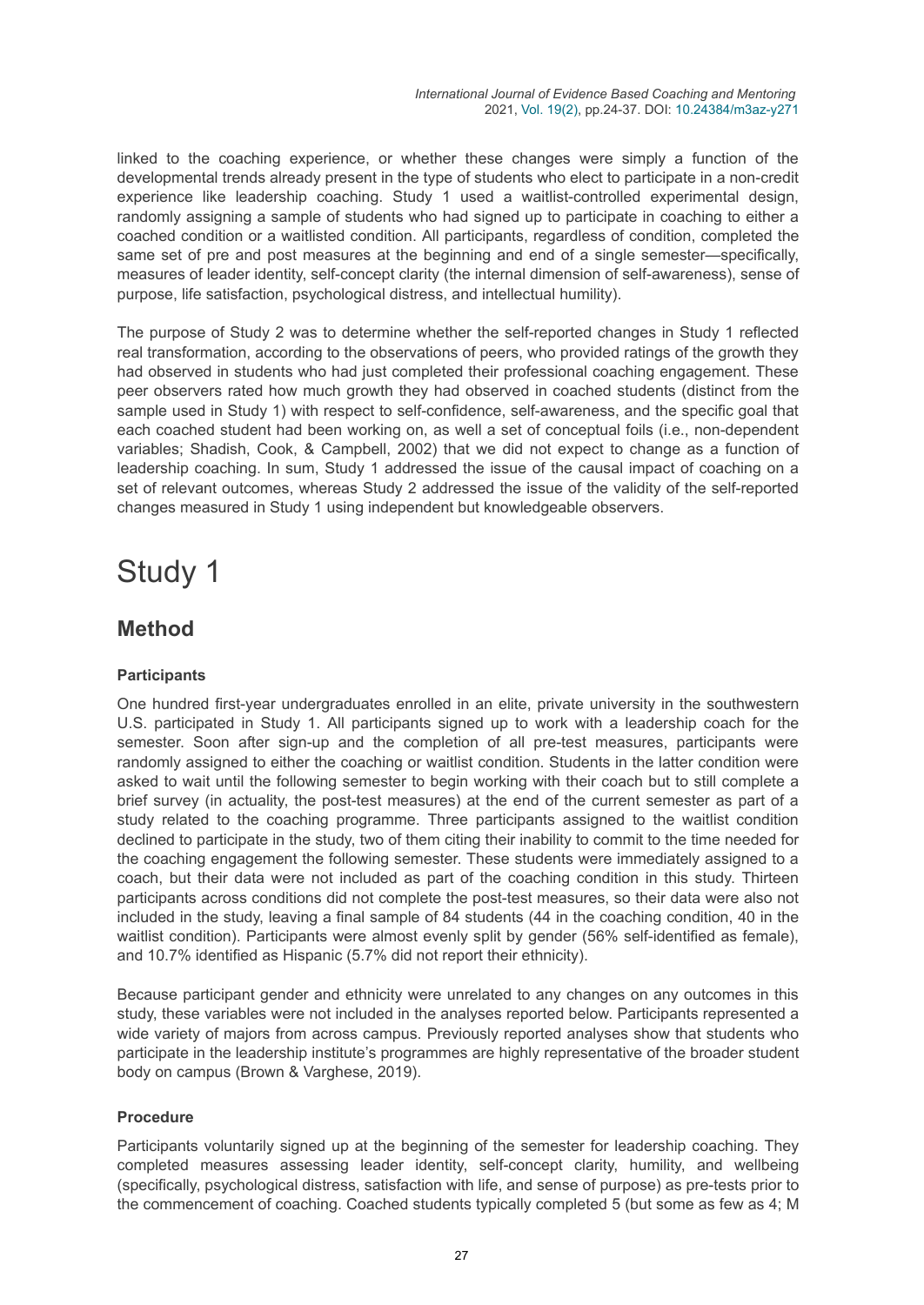= 4.95), one-hour coaching sessions over a period of 10-14 weeks. During the first two sessions, students completed and were debriefed on the results of an independently administered emotional intelligence measure, the EQi-2.0, and completed a leader development plan with their coach. This leader development plan asked students to reflect on the meaning of leadership, to articulate what their "leadership best self" might look like, and to define a goal or set of goals that they wanted to pursue over the course of the semester in order to grow toward their articulated leadership best self. Such elements have been theorised to be critical features of facilitating sustained change by leadership coaches (Taylor, Passarelli, & Van Oosten, 2019). Beyond these basic early elements, coaches were not forced to use only one type of approach or coaching model, choosing instead whichever approach seemed the best fit to the needs of each student client. At the end of the final coaching session, students were administered the same measures given to them at pre-test, in addition to measures on which they assessed their coach and the coaching experience overall. Students assigned to the waitlist condition were compensated \$50 for both waiting until the next semester to begin working with a coach and to complete the time 2 measures at the end of the semester (minus question pertaining to their experience of coaching, which did not apply to waitlisted students).

The 11 coaches used to deliver leadership coaching were all certified by the International Coaching Federation (ICF) at least at the associate certified coach (ACC) level. None of these coaches were authors of the study, and all were blind to the study and its hypotheses.

#### **Measures**

Participants completed the following measures during the sign-up process as a pre-test, and then again at the end of the semester. All outcome measures exhibited good reliability at both time points, with internal consistency estimates ranging from .73 to .85. Participants responded to all measures on a 5-point Likert scale (1= Strongly disagree to 5 = Strongly agree). All measures have been used frequently in prior research and are well validated, with the exception of the leader identity scale, which was developed in-house for the purposes of measuring identity-related outcomes associated with leadership coaching.

#### **Leader identity**

The 9-item authentic leader identity scale (Brown & Varghese, 2019) measures the extent to which participants perceive themselves as leaders, feel a sense of confidence and willingness to lead, and are self-aware of their leadership strengths and weaknesses (for example, "I see myself as a leader"; "I feel confident to lead when opportunities arise").

#### **Self-concept clarity**

The extent to which individuals have a clear and coherent sense of who they are and what they believe about themselves was measured using a 12-item scale (for example, "My beliefs about myself often conflict with one another"; "Sometimes I think I know other people better than I know myself") developed by Campbell and colleagues (1996).

#### **Humility**

The 6-item intellectual humility scale was created by Leary and colleagues (Leary, Diebels, Davisson, Jongman-Sereno, Isherwood, Raimi, Deffler, & Hoyle, 2017) to measure the extent to which people are open to the possibility that they are fallible and that what they believe might, in fact, be wrong (for example, "I accept that my beliefs and attitudes might be wrong"; "I like finding out new information that differs from what I already think is true"). The measure has exhibited strong internal and test-retest reliability, a uni-dimensional factor structure, and excellent construct validity in previous research.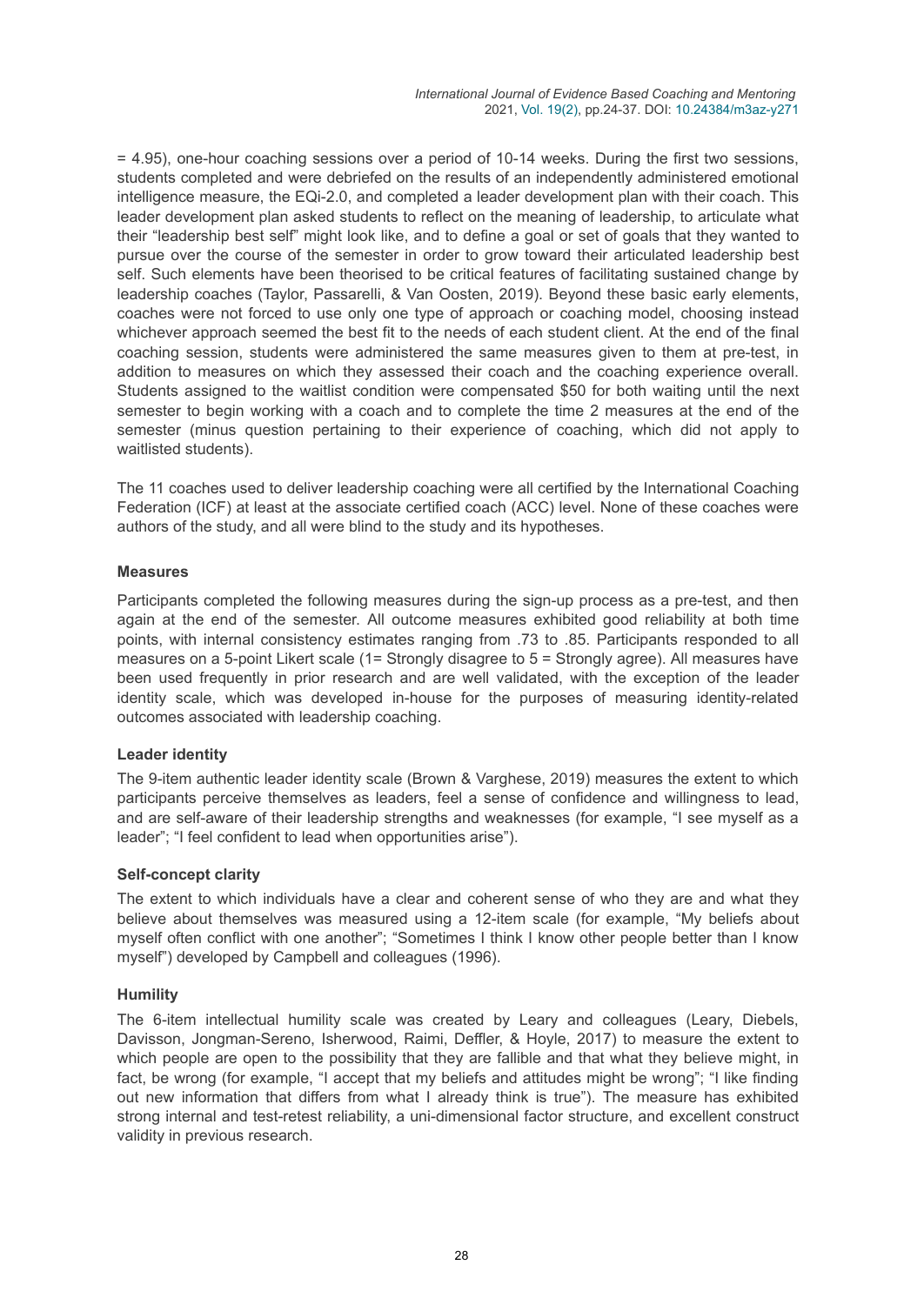#### **Sense of Purpose**

The extent to which participants perceived their life as purposeful or meaningful was measured using a five-item scale (for example, "My life has a clear sense of purpose"; "I understand my life's meaning") developed by Steger, Frazier, Oishi, & Kaler (2006).

#### **Satisfaction with life**

This construct was measured using a five-item scale (e.g., "I am satisfied with my life"; "If I could live my life over, I would change almost nothing") developed by Diener, Emmons, Larsen, & Griffin (1985).

#### **Psychological distress**

The extent to which participants experienced psychological distress in the previous two weeks was measured using a four-item scale (for example, "Lately, I have felt nervous, anxious, or 'on edge'"; "Lately, I have not been able to stop worrying") developed by Kroenke, Spitzer, Williams, & Lowe (2009).

### **Results**

Table 1 displays the means of all dependent variables for the coaching and waitlisted conditions at time 1 and time 2. Baseline levels on all dependent measures across the coaching and waitlisted conditions were not significantly different from each other (ps > .13). For our hypotheses to be supported, the interaction between condition (coaching vs. waitlisted) and time must be significant, such that the change in each outcome from time 1 to time 2 is significantly greater in the coaching condition than in the waitlisted condition. Furthermore, a significant simple effect of time within the coaching condition is also necessary for our hypotheses to be supported. Main effects of condition and time emerged for almost every measure, but for the sake of simplicity and clarity, we present here only the results associated with tests of the study's main hypotheses—specifically, the interaction between condition and time, and the simple effects of time within condition (full results are available from the authors).

We conducted a series of mixed (between-within), 2 (condition: coached vs. waitlisted)  $\times$  2 (time: pre-test vs. post-test) ANOVAs to examine effects of coaching on our 6 outcome variables (leader identity, self-concept clarity, humility, sense of purpose, satisfaction with life, and psychological distress). Changes in each outcome (post-test minus pre-test) are displayed in Figure 1.

**Figure 1: Changes (post minus pre) in leader identity, self-concept clarity, humility, sense of purpose, satisfaction with life, and psychological distress as a function of coaching condition (Study 1).**

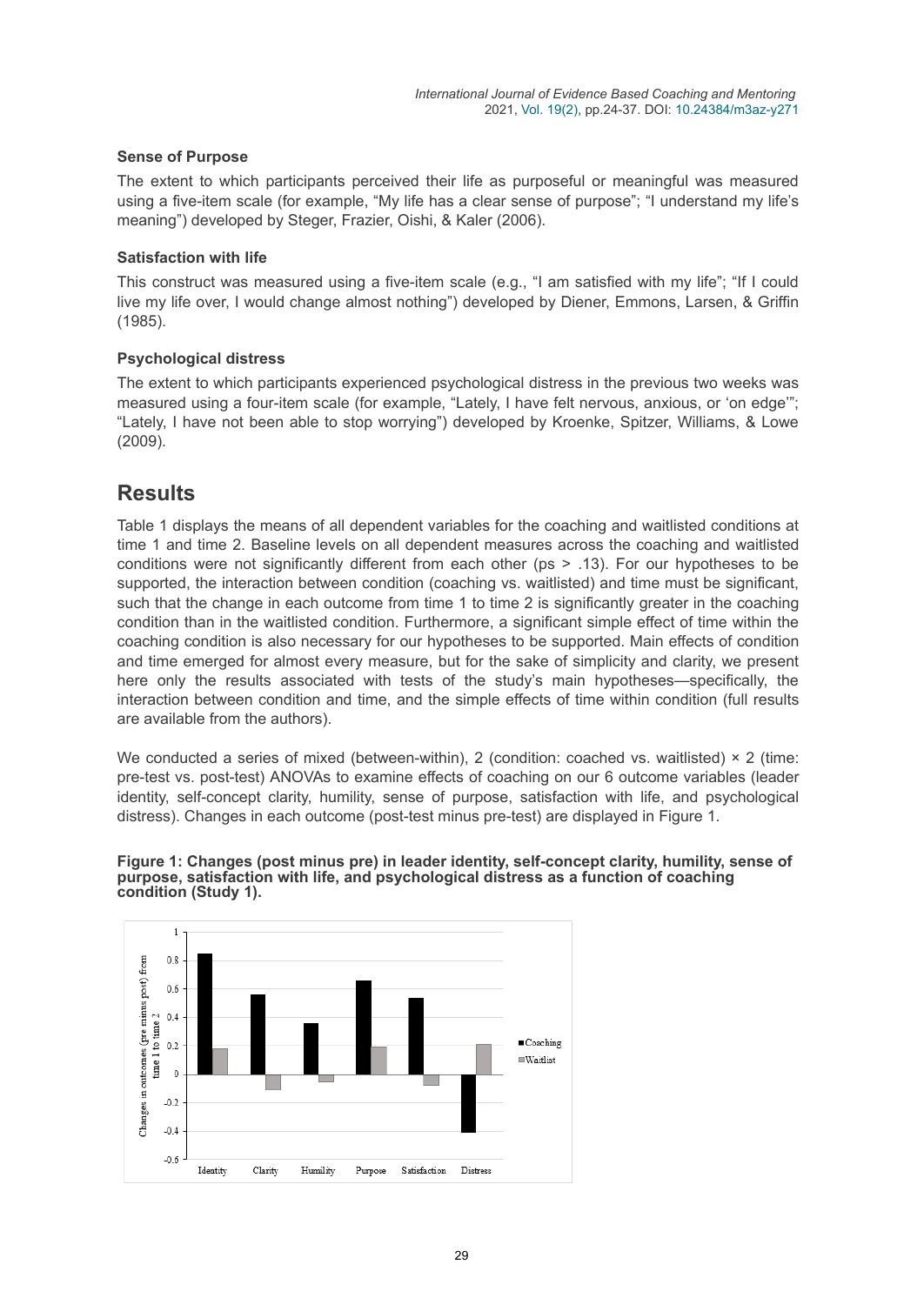For leader identity, the condition  $\times$  time interaction was significant, F(1, 82) = 48.02, p < .001, as was the simple effect of time within the coached condition,  $t(43) = 12.77$ ,  $p < .001$ ,  $d = 1.95$ . For self-concept clarity, the condition  $\times$  time interaction was significant,  $F(1, 82) = 23.09$ , p < .001, as was the simple effect of time within the coached condition,  $t(43) = 4.94$ ,  $p < .001$ ,  $d = 0.75$ . For humility, the condition  $\times$  time interaction was significant,  $F(1, 82) = 13.08$ , p < .001, as was the simple effect of time within the coached condition,  $t(43) = 5.59$ ,  $p < .001$ ,  $d = 0.85$ . For sense of purpose, the condition  $\times$  time interaction was significant,  $F(1, 82) = 8.20$ , p  $\lt$  .01, as was the simple effect of time within the coached condition,  $t(43) = 5.23$ ,  $p < .001$ ,  $d = 0.80$ . For life satisfaction, the condition  $\times$  time interaction was significant, F(1, 82) = 13.91, p < .001, as was the simple effect of time within the coached condition,  $t(43) = 4.37$ ,  $p < .001$ ,  $d = 0.67$ . Finally, for psychological distress, the condition  $\times$  time interaction was also significant,  $F(1, 82) = 11.31$ , p < .001, as was the simple effect of time within the coached condition,  $t(43) = 2.83$ ,  $p < .01$ ,  $d = 0.43$ .

In the waitlisted condition, only leader identity changed significantly over time,  $t(39) = 2.52$ , p = 0.016, d = 0.38, although the significant interaction between condition and time for leader identity shows that the change in leader identity in the coached group was significantly larger than was the change in the waitlisted group. Furthermore, the increase in psychological distress in the waitlisted group was marginally significant,  $t(39) = 1.92$ ,  $p = .063$ , indicating that not all outcomes changed in a positive direction just with time alone, despite the unexpected increase in leader identity in the waitlisted group.

|                               | Time 1 |           | Time 2   |                   |           |     |
|-------------------------------|--------|-----------|----------|-------------------|-----------|-----|
|                               | M      | <b>SD</b> | $\alpha$ | M                 | <b>SD</b> | α   |
| Leader Identity               |        |           | .73      |                   |           | .81 |
| Coaching group                | 3.61a  | 0.52      |          | 4.46a             | 0.39      |     |
| Waitlist group                | 3.44b  | 0.53      |          | 3.62 <sub>b</sub> | 0.52      |     |
| Self-concept Clarity          |        |           | .88      |                   |           | .85 |
| Coaching group                | 2.86c  | 0.69      |          | 3.42c             | 0.66      |     |
| Waitlist group                | 2.85   | 0.72      |          | 2.74              | 0.71      |     |
| Humility                      |        |           | .76      |                   |           | .82 |
| Coaching group                | 4.25d  | 0.49      |          | 4.61d             | 0.43      |     |
| Waitlist group                | 4.13   | 0.49      |          | 4.08              | 0.59      |     |
| Sense of Purpose              |        |           | .83      |                   |           | .85 |
| Coaching group                | 3.29e  | 0.71      |          | 3.95e             | 0.84      |     |
| Waitlist group                | 3.18   | 1.00      |          | 3.37              | 0.95      |     |
| Satisfaction with Life        |        |           | .81      |                   |           | .81 |
| Coaching group                | 3.49f  | 0.81      |          | 4.03f             | 0.68      |     |
| Waitlist group                | 3.26   | 0.96      |          | 3.18              | 0.92      |     |
| <b>Psychological Distress</b> |        |           | .79      |                   |           | .85 |
| Coaching group                | 2.48g  | 0.84      |          | 2.07g             | 0.83      |     |
| Waitlist group                | 2.72   | 0.78      |          | 2.93              | 0.89      |     |

**Table 1. Descriptive statistics for all outcome variables by condition and time, Study 1.**

Note: Means (M) within conditions (rows) that share a subscript are significantly different from Time 1 to Time 2 via simple effects tests ( $p < .001$ ).

## **Discussion**

These results strongly support our contention that leadership coaching is a valuable developmental tool for emerging leaders within a university setting, showing significant effects of coaching across a broad array of outcomes. Indeed, although some of the outcomes examined in this study, such as those measuring wellbeing, have been examined in previous studies on the effects of professional coaching (see the meta-analysis by Burt & Talati, 2017), other outcome variables are unique to the present work and have not previously been examined in the context of coaching (for example, leader identity, humility). Furthermore, the experimental design of Study 1 means that the changes observed in the coaching condition can be attributed to the effects of coaching, rather than to an alternative explanation associated with coached students' ordinary developmental trajectories.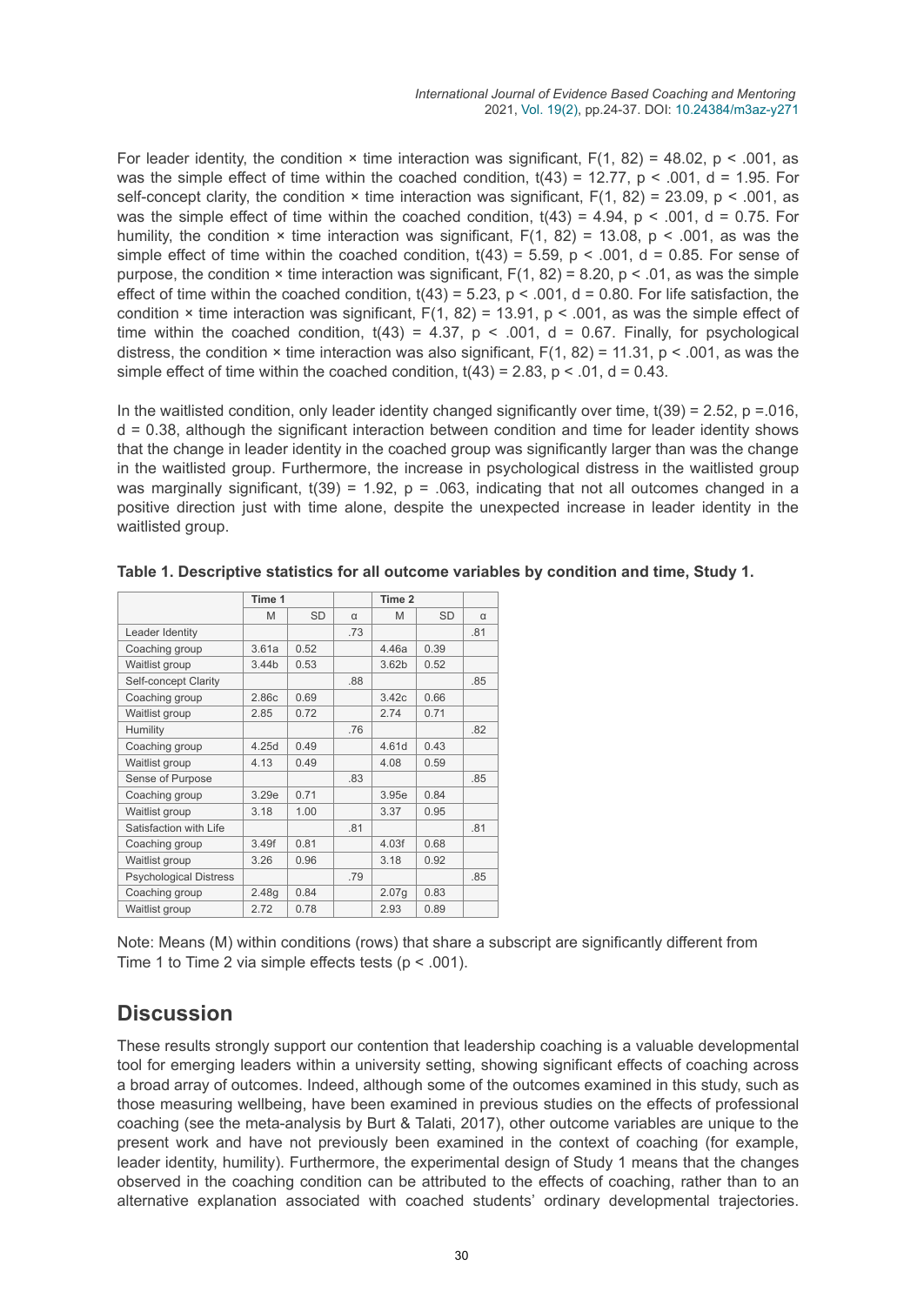Study 1 thus joins a small number of experimental designs (most involving managers or executives) demonstrating the effects of professional coaching.

Despite the apparent benefits of coaching for the outcomes that we assessed, Study 1 suffers from at least one important design limitation. Specifically, the outcomes all depend on self-reports. Although self-reports are perfectly appropriate for the types of outcomes that we measured in this study, there is still a reasonable question as to how valid these apparent changes are. Study 2 was designed to deal with that design limitation by examining the extent to which peers who see coached students in their day-to-day lives are able to observe growth and change on the types of outcomes that we assessed in Study 1.

## Study 2

## **Method**

#### **Participants**

Forty-five students participated in this study, although data from 4 participants were omitted due to low self-reports of their levels of interactions with the coached student whose growth they were supposed to observe (see below for more details). The majority of the 41 remaining participants was female (65.9%). Likewise, 29.3% were first-year undergraduates; 31.7% were second-year undergraduates; 14.6% were third-year undergraduates; 7.3% were fourth-year undergraduates; and 14.6% were graduate students (1 participant did not report year in school). Participants reported knowing the person they were rating very well on average; the mean response to the question, "How well do you know this person?" was 4.32 (on a 5-point scale, with 1 = not at all well, and 5 = extremely well). Respondents reported having known the coached student for a median of 16 months, with a range from 6 to 240 months. Most respondents (53.7%) indicating that they were close friends with the person they were rating; 24.4% indicated they were roommates; 4.9% indicated they were work colleagues or lab mates; 7.3% indicated they were romantic partners; 4.9% indicated they were classmates/casual friends; and 4.9% indicated they were siblings. We also asked respondents the extent to which they had had enough interactions with the person they were rating during the current semester to observe any changes in the person. In the full sample, most (91.1%) responded to this question with either a 4 or 5 on a 5-point scale (1 = definitely not, 5 = definitely yes). As noted already, data from 4 respondents who responded with less than a 4 to this question were excluded from analyses.

#### **Procedure**

Contact information for acquaintances (e.g., friends, roommates, teammates) of students involved in the leadership coaching programme was solicited from coached students. The only restrictions placed on eligibility of these acquaintances were that they must not have ever been (or currently be) involved in the coaching programme, and they must have had enough contact with coached students to be able to provide current observations about them. Acquaintances whose information we obtained were emailed a survey link with information about the study and were offered a \$10 gift card to the campus coffee house for completing it.

#### **Measures**

Prior to sending the survey to acquaintances, we first coded the goal that coached students had been working on with their leadership coach during the semester. Coding was conducted to simplify the language used to describe students' goals (for example, "I worked on getting better at expressing myself" was coded as "self-expression" for the acquaintance survey). We inserted this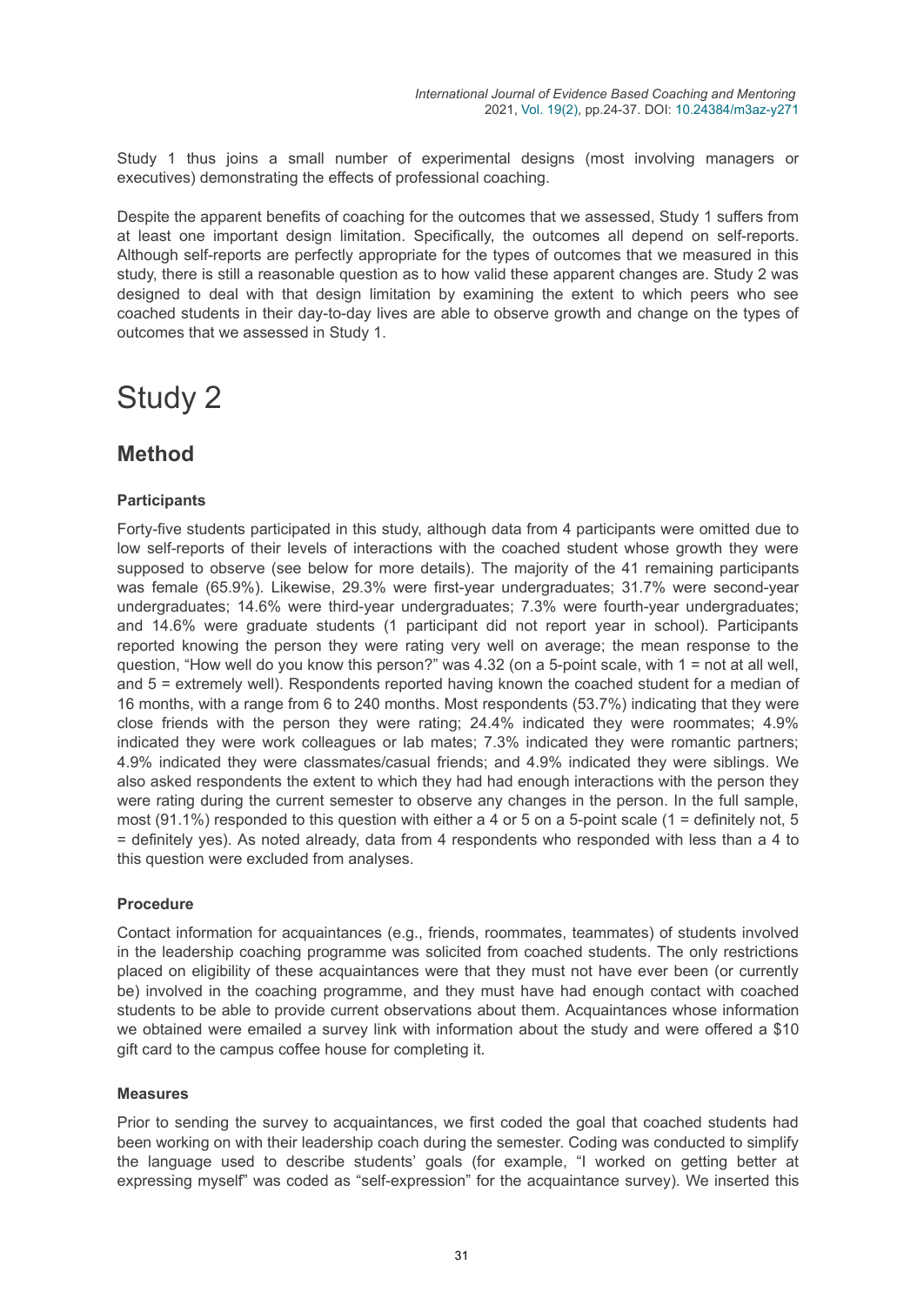goal into the survey that was sent to acquaintances, and we refer to this characteristic henceforth as "personal goal."

Following basic demographic and relationship questions described above, participants were asked to rate the extent to which they had observed changes during the current semester in coached students with respect to 6 characteristics: self-awareness, self-confidence, the personal goal of the coached student (the specifics of which were inserted into the survey individually for each responding acquaintance), enthusiasm for school athletics, concern for the environment, and interest in cultural diversity. The latter 3 characteristics were included as coaching-irrelevant conceptual foils, or what Shadish et al. (2002) have termed "non-dependent variables," which serve as the functional equivalent of an outcome-level control group when no participant-level control group is available (as often occurs in studies of training effects; Haccoun & Hamtiaux, 1994; Salas, Weaver, & Shuffler, 2012). These 3 characteristics were chosen for their developmental appropriateness and for the fact that they had little, if anything, to do with leadership coaching. Indeed, no student in the previous 3 semesters of leadership coaching within this programme had ever chosen one of these foils as a goal to work on with their coach. In contrast, Brown and Varghese (2019) noted that self-awareness and self-confidence were two of the most common goals that students tended to work on with their coach in this programme. Because self-awareness and self-confidence were common goals among coached students, we were unable to insert a unique personal goal into the survey for 10 coached students because they did not list any developmental goals that were not either about self-awareness or self-confidence, which affected the degrees of freedom for analyses reported below.

Observed growth ratings across all 6 of these dimensions were made on a 7-point response scale  $(1 =$  none at all, and  $7 =$  a great deal). We averaged acquaintances' observed growth ratings across the 3 coaching-irrelevant conceptual foils for comparison to each of the 3 target characteristics.

### **Results and Discussion**

Acquaintances' observed growth ratings across the characteristics of self-awareness, selfconfidence, and coached students' personal goal were compared via paired-samples t-tests. Means for each of these characteristics, as well as the mean of the growth ratings across the conceptual foils, are displayed in Figure 2. Acquaintances' observed growth ratings were significantly higher for self-awareness (M =  $5.63$ , SD =  $0.92$ ),  $t(40) = 6.52$ , p < .001, d =  $1.03$ , selfconfidence (M = 5.46, SD = 1.16),  $t(40) = 6.82$ , p < .001, d = 1.08, and their personal goal (M = 5.42, SD = 1.12),  $t(30) = 4.94$ ,  $p < .001$ ,  $d = 0.90$ , compared to the mean of the conceptual foils (M  $= 4.28$ , SD = 1.39 for personal goal comparison; M = 4.34, SD = 1.31 for the other two comparisons).

#### **Figure 2: Ratings of growth across multiple domains, as reported by acquaintances of students participating in professional coaching (Study 2). For the foils, the mean from the total sample is shown here.**

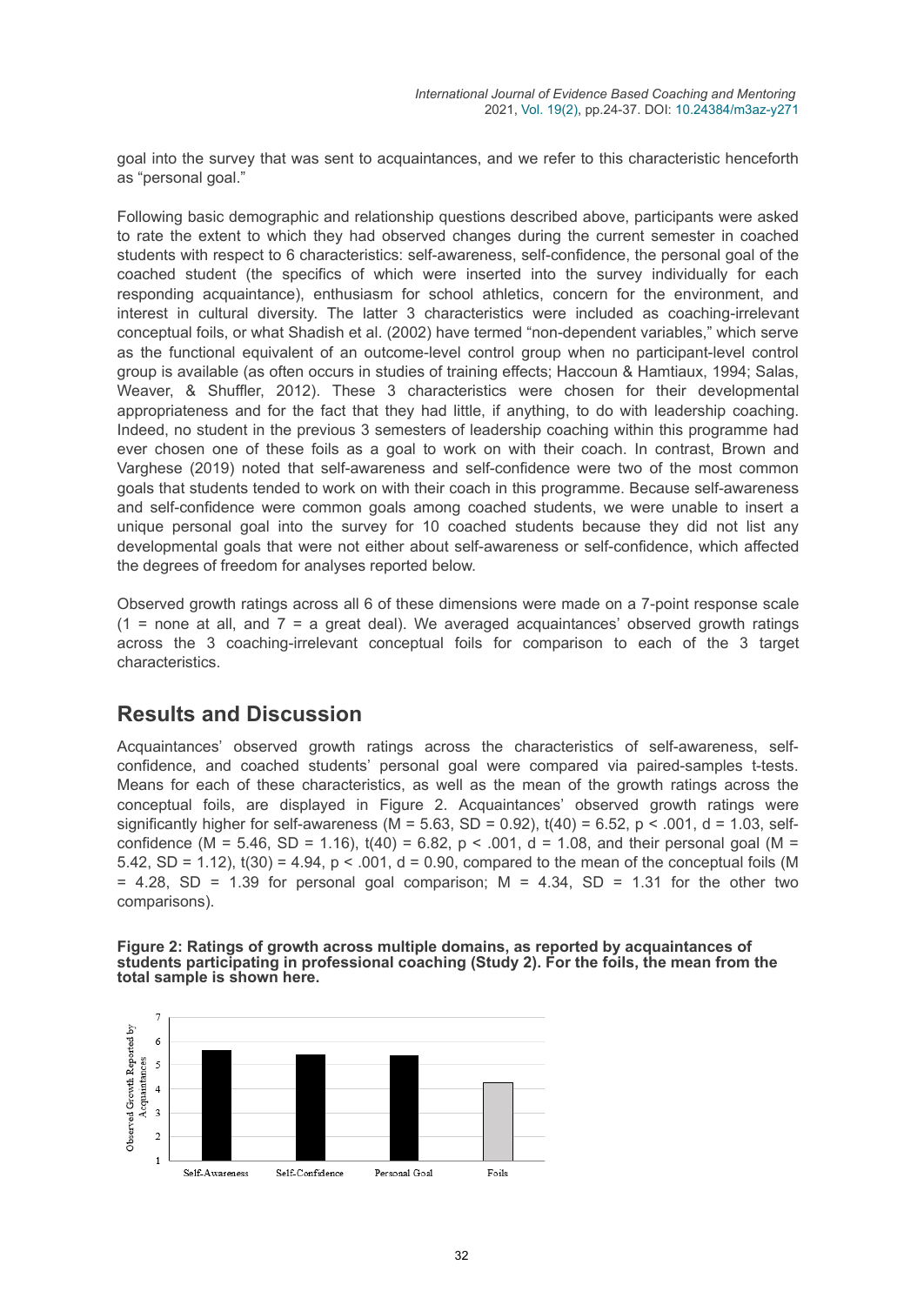These results support the validity of the pre-post changes measured over the course of a semester of leadership coaching described in Study 1. Although Study 1 did not ask participants to report retrospectively how much they had grown with respect to their leader identities, self-awareness, sense of purpose, etc., the pre-post design of Study 1 still depended on the reports of students involved in leadership coaching, and it is plausible that they might be motivated to justify their investment of time in the coaching process by inflating their self-reported levels of leader identity, self-awareness, etc., at the end of the semester. However, the observations made by coached students' acquaintances in Study 2 suggest that these self-reported changes were more than just self-justifications for time and effort. The fact that peers in Study 2 were able to observe relevant changes in coached students with respect to self-awareness, self-confidence, and the specific goal that students had been working on with their coach supports the validity of the results of Study 1 and further suggests that these internal, psychological changes have external, observable manifestations that can be seen by others.

# General Discussion

Two studies examine the potential benefits of professional leadership coaching for emerging leaders enrolled at an elite university. Study 1 established the magnitude of the benefits of leadership coaching across a wide array of outcomes and used a waitlist-controlled experimental design to randomly assign some participants to work with a professional leadership coach. This design allows us to determine whether changes associated with coaching were, in fact, caused by the coaching experience rather than being a manifestation of changes that would have occurred even without the assistance of a coach, simply because the students who signed up to work with a coach were already on a trajectory of personal growth. Study 1 joins a very small list ( $k = 15$ ) of experimental or quasi-experimental studies on the outcomes of professional leadership coaching (Athanasopoulou & Dopson, 2018), with a sample size that is greater than those typically seen in published studies of professional coaching (Ladegard & Gjerde, 2014).

Some of the outcomes included in Study 1 (for example, life satisfaction) have been examined in previous studies on professional leadership coaching, whereas others (for example, leader identity, humility) were more novel [although see Ladegard and Gjerde (2014), for an outcome similar to leader identity]. Across a wide range of outcomes, we found statistically significant benefits in the group that received coaching, and the magnitude of these benefits was substantial (with effect size estimates ranging from  $d = 0.43$  to 1.95). In contrast, the waitlisted students, who did not receive coaching, experienced no significant changes over time across any of the measured outcomes other than leader identity, and one outcome (psychological distress) even increased (marginally) over time in the waitlisted condition, in contrast to the significant decrease in this outcome seen in the coaching condition.

Study 2 validated the reality of the self-reported changes in Study 1 through the observations of knowledgeable acquaintances for example, friends, roommates, teammates). Acquaintances rated coached students as having grown significantly more during the semester on a set of coachingrelevant outcomes (for example, self-confidence, self-awareness) than on a set of coachingirrelevant outcomes (for example, concern for the environment, enthusiasm for school athletics). Because acquaintances were uninvolved in the coaching programme, they had no need to "justify their investments" in the coaching experience, unlike coached students. Thus, the observations of growth provided by acquaintances provide strong support for the pre-post changes reported by coached students in Study 1.

These studies represent the most comprehensive examination of the developmental value of professional leadership coaching to date among college students, and they also add two novel outcome measures to the broader literature on leadership coaching (leader identity and humility). Together, these two studies also address some of the most common methodological shortcomings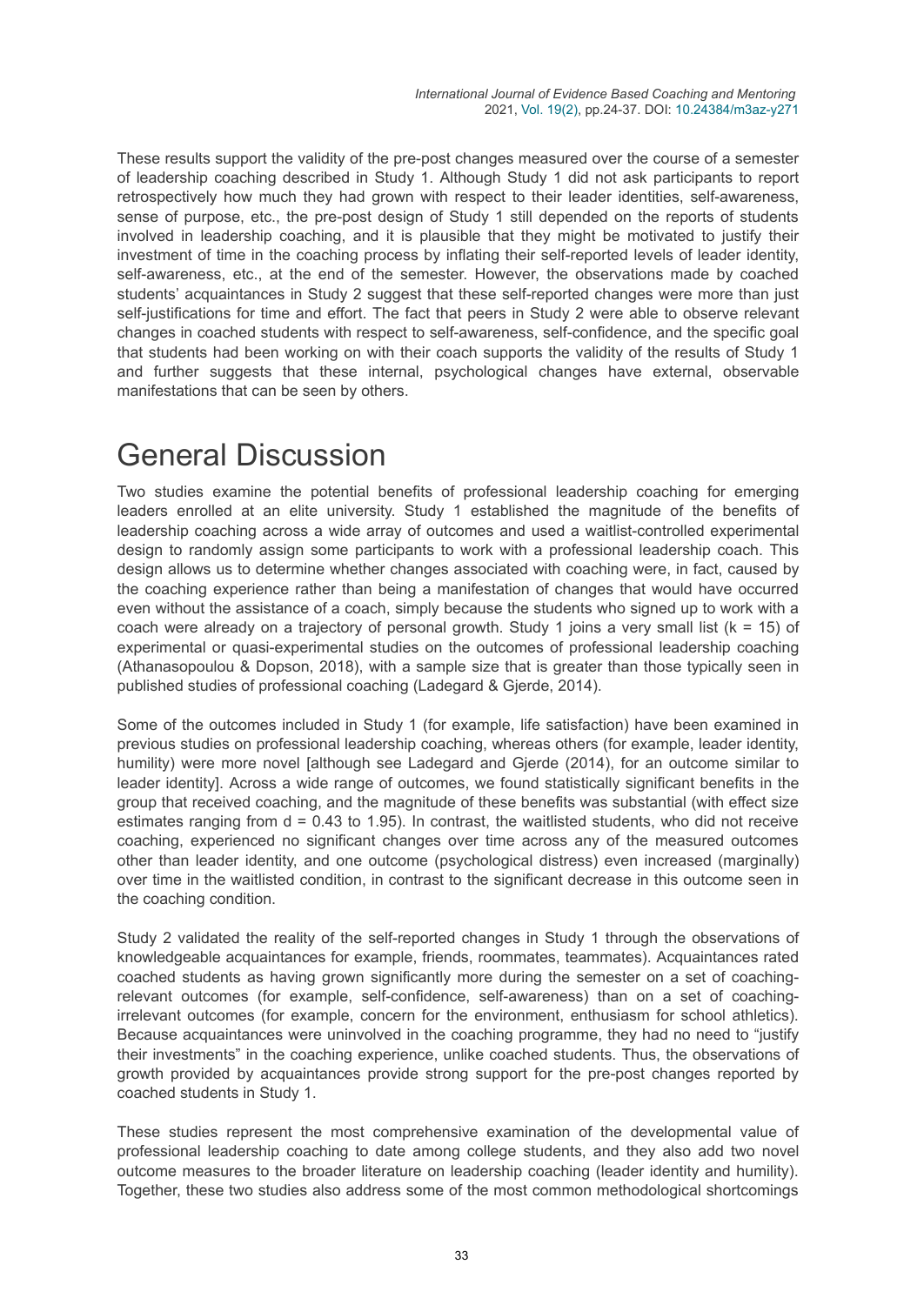of published studies on professional leadership coaching (Athanasopoulou & Dopson, 2018), such as studies often being correlational rather than experimental, based only on retrospective reports of change, and using data from only a single source (typically, the coach or coaching client). These studies also show that professional leadership coaching can be used to great effect in a population that is much younger than the population that typically receives such an intervention. This latter feature might well be the most important implication of this work, as it points to an important new market for professional coaches that could yield long-term value to society if emerging leaders experience real change in the kinds of outcomes examined here (for example, self-awareness, humility).

Although each of these studies complements the other, with the strengths of each one balancing the weaknesses of the other, the pair is still not without important limitations. First and foremost, none of the outcomes measured in these studies was behavioural. Although behavioural outcomes are not intrinsically more valuable than affective or cognitive outcomes, evidence of behaviour change is of great interest to scholars and practitioners interested in leadership. Exploring the extent to which professional leadership coaching is associated with changes in leadership behaviours remains an important priority for future research (see Brown and Varghese [2019] for an example of a behavioural indicator of leadership associated with professional coaching). Second, the outcomes measured in these studies reflect changes assessed immediately after the end of a semester-long coaching engagement. Thus, we cannot be certain how long these changes will last (Day, 2000). That coaching-related changes in students can be observed and reported reliably by their acquaintances speaks to the validity of these changes (and indirectly speaks to their magnitude, insofar as change in internal variables such as self-confidence and self-awareness must be substantial to be observable to others) and even suggests a behavioural manifestation of these internal qualities. But it will take longitudinal studies following coached students over time to determine how long these changes last beyond the end of a coaching engagement and whether these changes result in measurable shifts in leadership behaviours.

Despite these limitations, the results of these studies strongly support the utility of professional leadership coaching. The strongest effect by far across these studies involved leader identity ( $d =$ 1.95), whereas the weakest effect involved psychological distress ( $d = -0.43$ ). This divergence in the strength of effects across outcome measures makes sense considering the nature of the coaching under study. Whereas life coaching might entail more direct effects on outcomes such as psychological distress, leadership coaching is likely to have effects on wellbeing that are more indirect, or even secondary, in nature. That coaching exhibited such strong effects on leader identity is important, insofar as developing a strong leader identity is critical for emerging leaders (Lord & Hall, 2005). If people do not see themselves as leaders, lack confidence to lead, and feel unmotivated to lead when opportunities arise (all of which contribute to the construct of leader identity), there is little reason to expect them to enter into leadership roles. Additionally, without the practice that comes from leading, individuals miss out on important opportunities to develop a foundation of basic skills and habits needed to lead well, which can have a reciprocal effect on their identities over time (Miscenko, Guenter, & Day, 2017).

The fact that leadership coaching exhibited effects on outcomes such as sense of purpose and humility is, arguably, of nearly equal value to its benefits for leader identity. People in leadership roles who have a strong sense of identity as leaders but who lack grounding in a larger purpose or a sense of humility might simply be narcissists (Brown, Budzek, & Tamborski, 2009; Owens, Wallace, & Waldman, 2015; Tamborski, Brown, & Chowning, 2012), and recent studies have shown that humility among top leaders is associated with stronger organisational performance (for example, Ou, Waldman, & Peterson, 2018). Thus, we are encouraged to see that coaching did not simply inflate the egos of clients, for instance, or build up their self-confidence without helping them clarify their values and internal compasses as leaders. It is also worth noting that the effects of coaching on humility that we observed in Study 1 are completely novel in empirical studies of professional leadership coaching to date.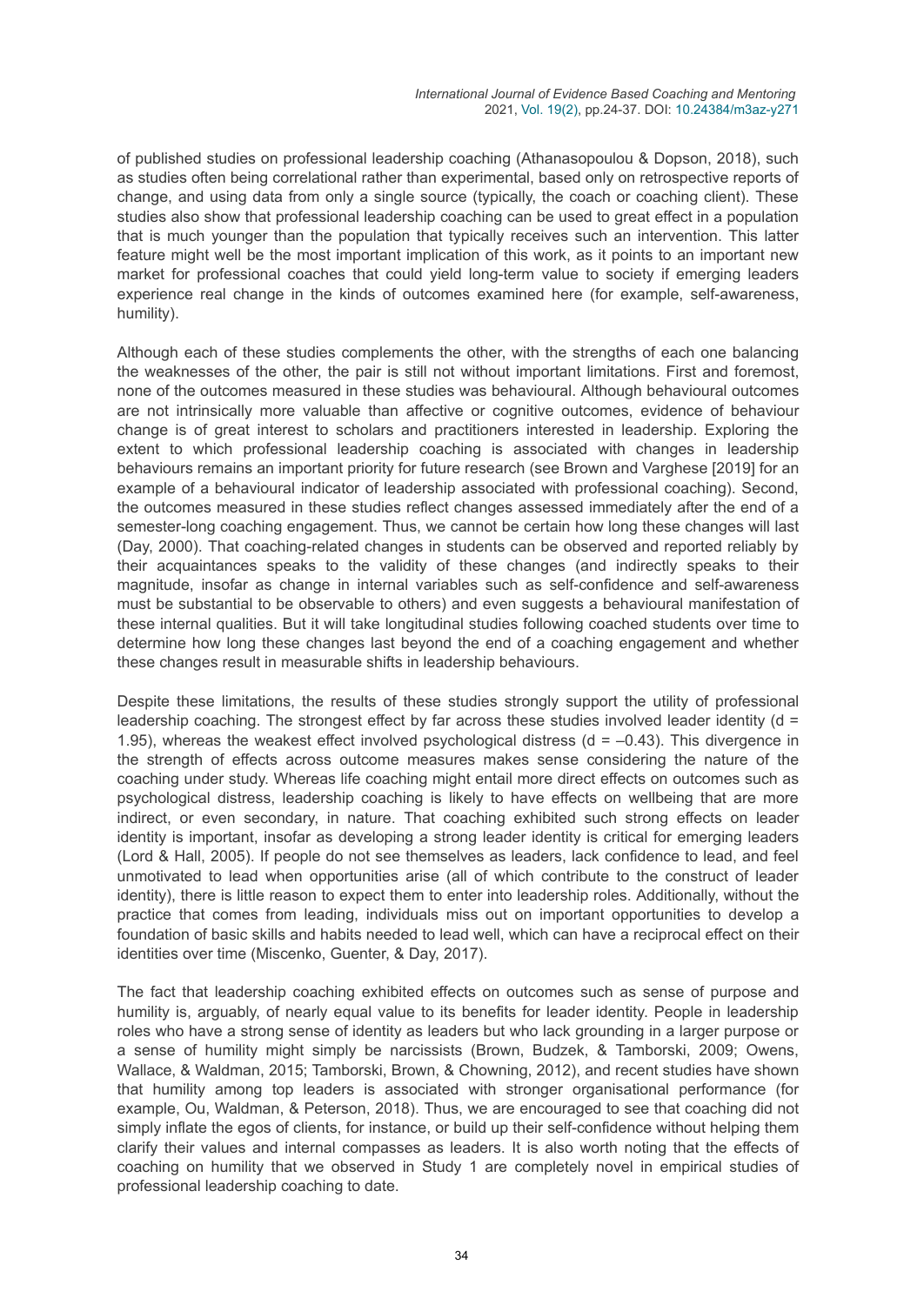Overall, the results across these three studies suggest that professional leadership coaching can be an effective developmental tool for university students. Moreover, because university students have their entire careers ahead of them, investing in leader development at this stage of life creates dividends capable of spanning decades rather than just a few years (the latter of which occurs when developmental interventions are limited to much older, senior-level leaders). This type of early investment will not only result in students entering the workforce with stronger leader identities but also greater wellbeing, sense of purpose, self-awareness, and humility. As such, these individuals will have a strong foundation with respect to some of the fundamental tools necessary to thrive in challenging work environments and contribute to their organisations as leaders.

## References

- Athanasopoulou, A., & Dopson, S. (2018). A systematic review of executive coaching outcomes: Is it the journey of the destination that matters most? *The Leadership Quarterly*, 29, 70-88. DOI: [10.1016/j.leaqua.2017.11.004](https://doi.org/10.1016/j.leaqua.2017.11.004).
- Avolio, B., & Hannah, S. (2008). Developmental readiness: Accelerating leader development. *Consulting Psychology Journal: Practice and Research*, 60, 331-347. DOI: [10.1037/1065-9293.60.4.331](https://doi.org/10.1037/1065-9293.60.4.331).
- Avolio, B., & Luthans, F. (2006). *The high impact leader.* New York: McGraw Hill.
- Baron, L., & Morin, L. (2010). The impact of executive coaching on self-efficacy related to management soft skills. *Leadership & Organization Development Journal*, 31, 18-38. DOI: [10.1108/01437731011010362.](https://doi.org/10.1108/01437731011010362)
- Burt, D., & Talati, Z. (2017). The unsolved value of executive coaching: A meta-analysis of outcomes using randomised control trial studies. *International Journal of Evidence Based Coaching And Mentoring*, 15, 17-24. DOI: [10.24384/000248.](https://doi.org/10.24384/000248)
- Brown, R. P., Budzek, K., & Tamborski, M. (2009). On the meaning and measure of narcissism. *Personality and Social Psychology Bulletin*, 35, 951-964. DOI: [10.1177/0146167209335461.](https://doi.org/10.1177/0146167209335461)
- Brown, R., & Varghese, L. (2019). Holding higher education to account: Measuring what matters in the development of students as leaders. *The Journal of Character & Leadership Development*, 6, 34-48.
- Caldwell, C., & Hayes, L. (2016). Self-efficacy and self-awareness: Moral insights to increased leader effectiveness. *Journal of Management Development*, 35, 1163-1173. DOI: [10.1108/jmd-01-2016-0011.](https://doi.org/10.1108/jmd-01-2016-0011)
- Campbell, J., Trapnell, P., Heine, S., Katz, I., Lavallee, L., & Lehman, D. (1996). Self-concept clarity: Measurement, personality correlates, and cultural boundaries. *Journal of Personality and Social Psychology*, 70, 141-156. DOI: [10.1037/0022-3514.70.1.141](https://doi.org/10.1037/0022-3514.70.1.141).
- Day, D. V. (2000). Leadership development: A review in context. *The Leadership Quarterly*, 11, 581–613. DOI: [10.1016/S1048-9843\(00\)00061-8.](https://doi.org/10.1016/S1048-9843(00)00061-8)
- Day, D., & Halpin, S. (2004). Growing leaders for tomorrow: An introduction. In D. Day, S. Zaccaro & S. Halpin, *Leader development for transforming organizations: Growing leaders for tomorrow* (1st ed., pp. 3-22). Mahwah, NJ: Erlbaum.
- Diener, E. (1994). Assessing subjective well-being: Progress and opportunities. *Social Indicators Research*, 31, 103-157. DOI: [10.1007/bf01207052](https://doi.org/10.1007/bf01207052).
- Diener, E., Emmons, R., Larsen, R., & Griffin, S. (1985). The satisfaction with life scale. *Journal of Personality Assessment*, 49, 71-75. DOI: [10.1207/s15327752jpa4901\\_13.](https://doi.org/10.1207/s15327752jpa4901_13)
- Dyrbye, L., Shanafelt, T., Gill, P., Satele, D., & West, C. (2019). Effect of a professional coaching intervention on the wellbeing and distress of physicians. *JAMA Internal Medicine*. DOI: [10.1001/jamainternmed.2019.2425](https://doi.org/10.1001/jamainternmed.2019.2425).
- Ely, K., Boyce, L. A., Nelson, J. K., Zaccaro, S. J., Hernez-Broome, G., & Whyman, W. (2010). Evaluating leadership coaching: A review and integrated framework. *The Leadership Quarterly*, 21, 585-599. DOI: [10.1016/j.leaqua.2010.06.003](https://doi.org/10.1016/j.leaqua.2010.06.003).
- Fitzgerald, S., & Schutte, N. (2010). Increasing transformational leadership through enhancing self-efficacy. *Journal of Management Development*, 29, 495-505. DOI: [10.1108/02621711011039240.](https://doi.org/10.1108/02621711011039240)
- Grant, A. (2012). Making positive change: A randomized study comparing solution-focused vs. problem-focused coaching questions. *Journal of Systemic Therapies*, 31, 21-35. DOI: [10.1521/jsyt.2012.31.2.21](https://doi.org/10.1521/jsyt.2012.31.2.21).
- Grant, A., Curtayne, L., & Burton, G. (2009). Executive coaching enhances goal attainment, resilience and workplace wellbeing: A randomised controlled study. *The Journal of Positive Psychology*, 4, 396-407. DOI: [10.1080/17439760902992456](https://doi.org/10.1080/17439760902992456).
- Haccoun, R. R., & Hamtiaux, T. (1994). Optimizing knowledge tests for inferring learning acquisition levels in single group training evaluation designs: The internal referencing strategy. *Personnel Psychology*, 47, 593-604. DOI: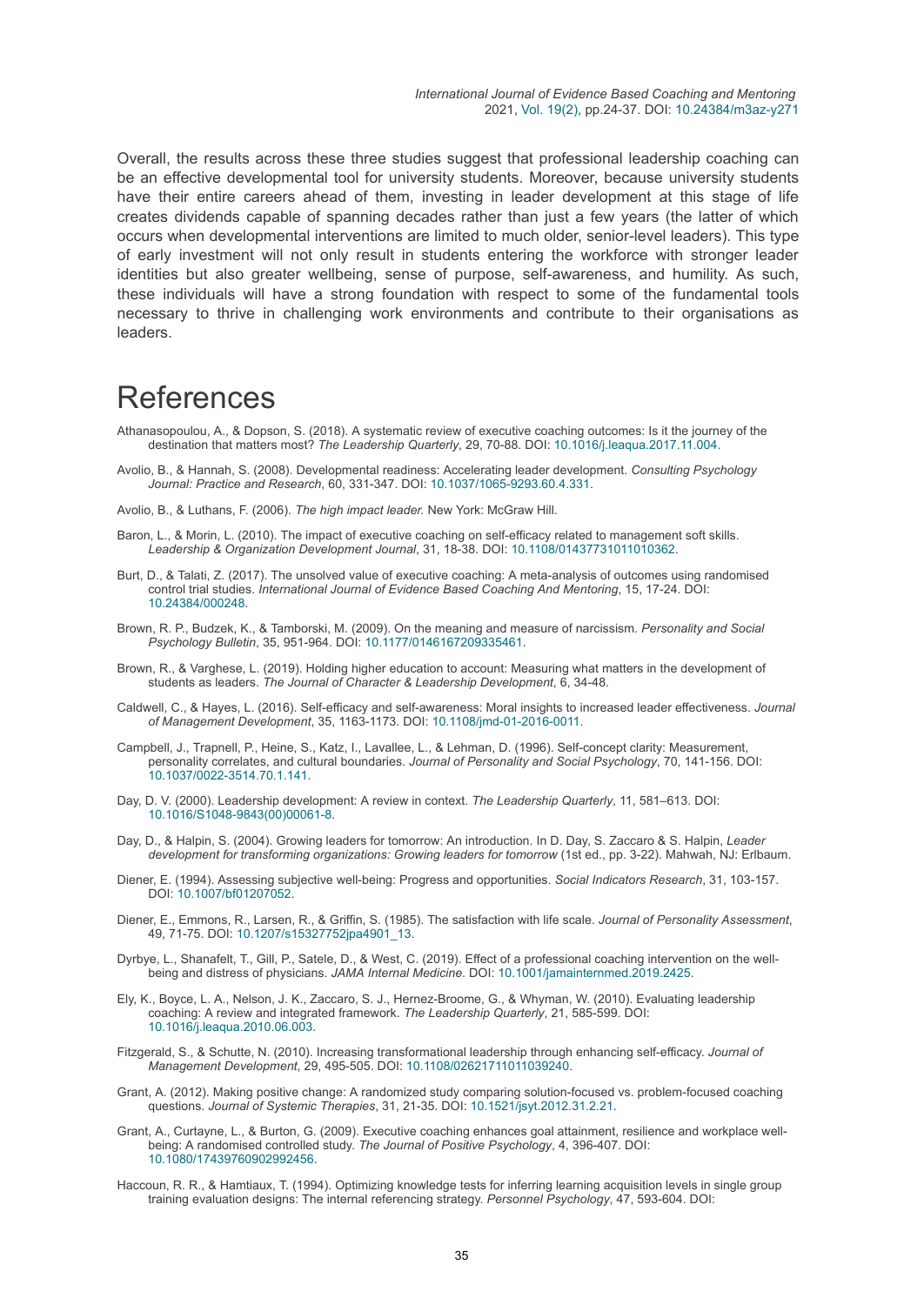#### [10.1111/j.1744-6570.1994.tb01739.x](https://doi.org/10.1111/j.1744-6570.1994.tb01739.x).

- Jones, R., Woods, S., & Guillaume, Y. (2016). The effectiveness of workplace coaching: A meta-analysis of learning and performance outcomes from coaching. *Journal of Occupational and Organizational Psychology*, 89, 249-277. DOI: [10.1111/joop.12119.](https://doi.org/10.1111/joop.12119)
- Joo, B. (2005). Executive Coaching: A conceptual framework from an integrative review of practice and research. *Human Resource Development Review*, 4, 462-488. DOI: [10.1177/1534484305280866](https://doi.org/10.1177/1534484305280866).
- Kolditz, T. (2019). New leader development: Leadership lessons from the Doerr Institute. In F. Hesselbein, M. Goldsmith, and S. McArthur (Eds.), *Work Is Love Made Visible: A Collection of Essays about the Power of Finding Your Purpose from the World's Greatest Thought Leaders* (pp. 188-189). New Jersey: John Wiley & Sons.
- Kroenke, K., Spitzer, R., Williams, J., & Löwe, B. (2009). An ultra-brief screening scale for anxiety and depression: The PHQ–4. *Psychosomatics*, 50, 613-621. DOI: [10.1016/s0033-3182\(09\)70864-3](https://doi.org/10.1016/s0033-3182(09)70864-3).
- Ladegard, G., & Gjerde, S. (2014). Leadership coaching, leader role-efficacy, and trust in subordinates. A mixed methods study assessing leadership coaching as a leadership development tool. *The Leadership Quarterly*, 25, 631-646. DOI: [10.1016/j.leaqua.2014.02.002](https://doi.org/10.1016/j.leaqua.2014.02.002).
- Lent, R. (2004). Toward a unifying theoretical and practical perspective on well-being and psychosocial adjustment. *Journal of Counseling Psychology*, 51, 482-509. DOI: [10.1037/0022-0167.51.4.482](https://doi.org/10.1037/0022-0167.51.4.482).
- Leary, M. R., Diebles, K. J., Davisson, E. K., Jongman-Sereno, K. P., Isherwood, J. C., Raimi, K. T., Deffler, S. A., & Hoyle, R. H. (2017). Cognitive and interpersonal features of intellectual humility. *Personality and Social Psychology Bulletin*, 43, 793-813. DOI: [10.1177/0146167217697695](https://doi.org/10.1177/0146167217697695).
- Lord, R., & Hall, R. (2005). Identity, deep structure and the development of leadership skill. *The Leadership Quarterly*, 16, 591-6. DOI: [10.1016/j.leaqua.2005.06.003.](https://doi.org/10.1016/j.leaqua.2005.06.003)
- Miscenko, D., Guenter, H., & Day, D. V. (2017). "Am I a Leader? Examining leader development over time. *The Leadership Quarterly*, 28, 605-620. DOI: [10.1016/j.leaqua.2017.01.004](https://doi.org/10.1016/j.leaqua.2017.01.004).
- Ou, A. Y., Waldman, D. A., & Peterson, S. J. (2018). Do humble CEOs matter: An examination of CEO humility and firm outcomes. *Journal of Management*, 44, 1147-1173. DOI: [10.1177/0149206315604187](https://doi.org/10.1177/0149206315604187).
- Owens, B. P., Wallace, A. S., & Waldman, D. A. 2015. Leader narcissism and follower outcomes: The counterbalancing effect of leader humility. *Journal of Applied Psychology*, 100, 1203-1213. DOI: [10.1037/a0038698.](https://doi.org/10.1037/a0038698)
- Parducci, A. (1995). *Happiness, pleasure, and judgment: The contextual theory and its applications.* Mahwah NJ: L. Erlbaum Associates.
- Prentice-Dunn, S., & Rogers, R. W. (1982). Effects of public and private self-awareness on deindividuation and aggression. *Journal of Personality and Social Psychology*, 43, 503-513. DOI: [10.1037/0022-3514.43.3.503](https://doi.org/10.1037/0022-3514.43.3.503).
- Salas, E., Weaver, S. J., & Shuffler, M. L. (2012). Learning, training, and development in organizations (pp. 330 372). In S. W. J. Kozlowski (Ed.), *Oxford library of psychology. The Oxford handbook of organizational psychology*, Vol. 1 (p. 330– 372). NY: Oxford University Press.
- Shadish, W. R., Cook, T. D., & Campbell, D. T. (2002). *Experimental and quasi-experimental designs for generalized causal inference.* Boston, MA; Houghton-Mifflin.
- Sonesh, S. C., Coultas, C. W., Lacerenza, C. N., Marlow, S. L., Benishek, L. E., & Salas, E. (2015). The power of coaching: A meta-analytic investigation. *Coaching: An International Journal of Theory, Research and Practice,* 67, 189-217. DOI: [10.1080/17521882.2015.1071418](https://doi.org/10.1080/17521882.2015.1071418).
- Steger, M., Frazier, P., Oishi, S., & Kaler, M. (2006). The meaning in life questionnaire: Assessing the presence of and search for meaning in life. *Journal of Counseling Psychology*, 53, 80-93. DOI: [10.1037/0022-0167.53.1.80.](https://doi.org/10.1037/0022-0167.53.1.80)
- Tamborski, M., Brown, R. P., & Chowning, K. (2012). Self-serving bias or simply serving the self? Evidence for a dimensional approach to narcissism. *Personality and Individual Differences*, 52, 942-946. DOI: [10.1016/j.paid.2012.01.030](https://doi.org/10.1016/j.paid.2012.01.030).
- Taylor, S. N., Passarelli, A. M., & Van Oosten, E. B. (2019). Leadership coach effectiveness as fostering self-determined, sustained change. *The Leadership Quarterly*, 30, 101313.
- Ting, S., & Hart, E. (2004). Formal coaching. In C. McCauley & E. Van Velsor, *The Center for Creative Leadership Handbook of Coaching* (1st ed., pp. 34-62). San Francisco: John Wiley & Sons.
- Wai, J., & Rindermann, H. (2017). What goes into high educational and occupational achievement? Education, brains, hard work, networks, and other factors. *High Ability Studies*, 28, 127-145.
- Wasylyshyn, K. (2003). Executive coaching: An outcome study. *Consulting Psychology Journal: Practice and Research*, 55, 94-106. DOI: [10.1037/1061-4087.55.2.94.](https://doi.org/10.1037/1061-4087.55.2.94)
- Wrosch, C., Scheier, M. F., Miller, G. E., Schulz, R., & Carver, C. S. (2003). Adaptive self-regulation of unattainable goals: Goal disengagement, goal reengagement, and subjective well-being. *Personality and Social Psychology Bulletin*, 29, 1494-1508. DOI: [10.1177/0146167203256921](https://doi.org/10.1177/0146167203256921).